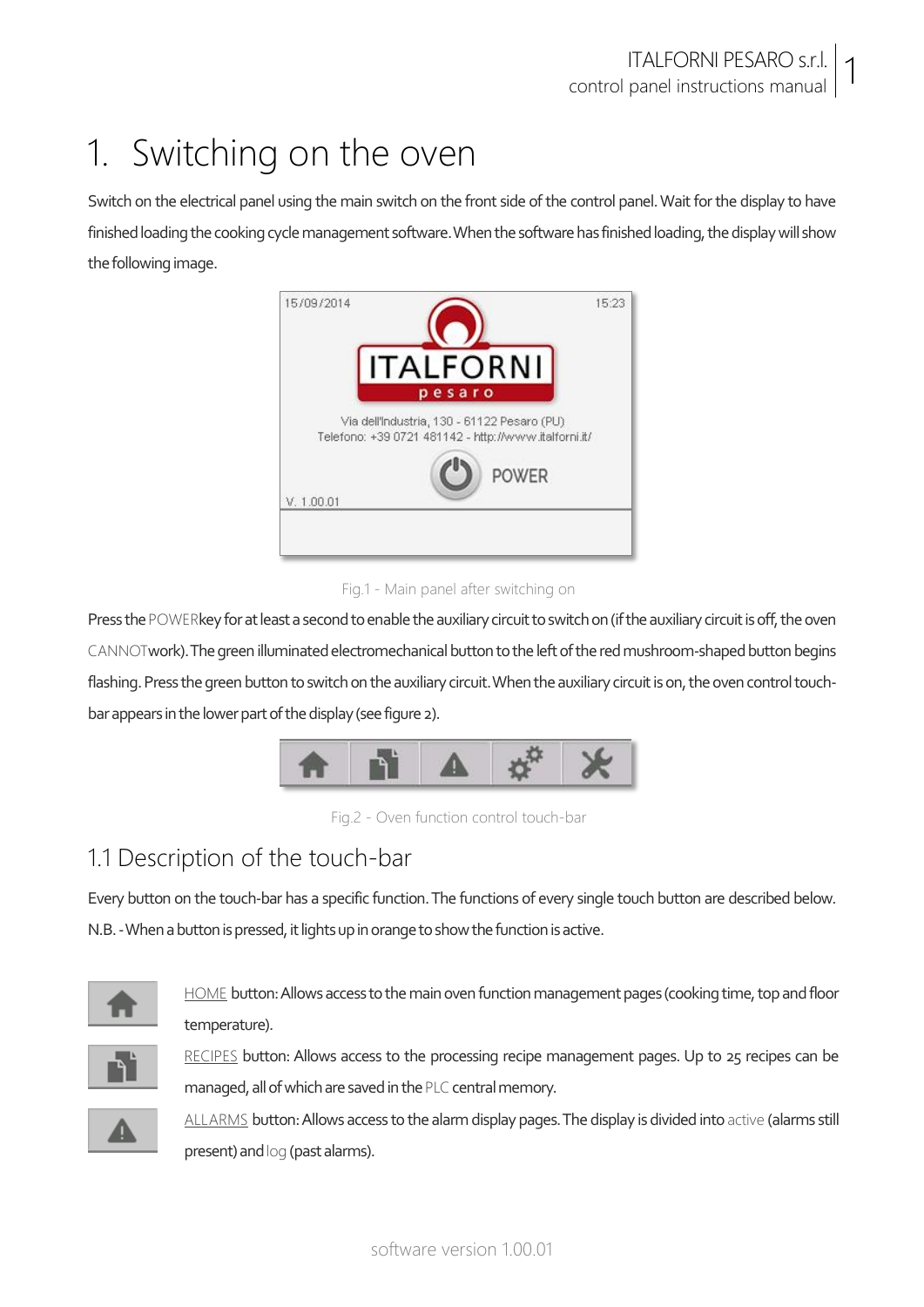control panel instructions manual



SERVICE button: Allows access to the additional service management pages. You can change the display language (English/Italian) and the unit of measurement for the temperature (°C/°F). SETUP button: Allows access to the oven setup pages. The page can only be accessed via LOGIN. Access is only allowed to the oven manufacturer.

#### 1.2 Dressing the emergency mushroom button

If the red mushroom-shaped button on the control panel is pressed, the display informs the operator of the emergency condition, showing a red strip with a warning message (see figure 3) instead of the touch-bar. In this condition, NO OVEN FUNCTIONS CAN BE ACTIVATED. Rearm the emergency mushroom to eliminate the warning message and proceed in the start-up sequence as specified in paragraph 1.



Fig.3 - Warning message for emergency mushrooms pressed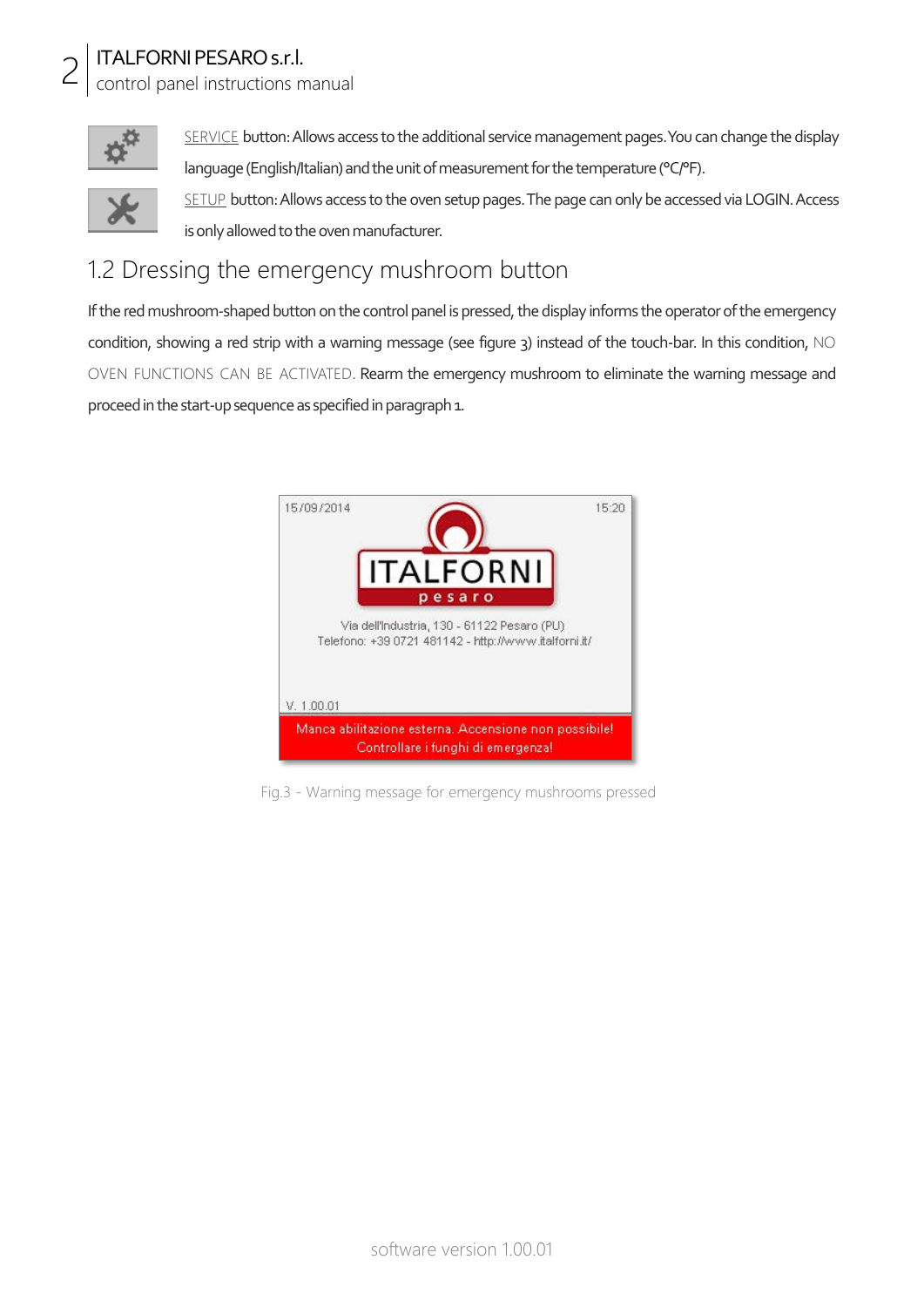### 2. Cooking cycle control

Pressing the HOME button accesses the cooking cycle management pages (see figure 4). From this page, you can establish cooking times, top and floor temperatures, as well as switch on the heating elements and the food conveyor belt.



Fig.4 - Cooking cycle management page

The page is divided into three main sections. The left section controls the food conveyor belt and the cooking time. The other two sections control the top and floor temperatures. The slider buttons go to the right and you must hold them down for about 1 second to activate them. To switch them off, instead, a quick tap is sufficient. If the supply is with gas, in the temperature control section will be displayed the burner icon instead of the top and bottom heating elements icon.

#### 2.1 Cooking time control



Controlling cooking time is particularly easy. Simply set the required cooking time (expressed in minutes and seconds) and press the grey conveyor belt switch-on button. The time can also be varied with the conveyor belt on. The minimum time that can be set is 30 seconds. The two indicator lights at the upper corners of the image provide the operator with important information. The meanings are as follows:

- When the right indicator light is on, it means that the conveyor belt has reached cooking speed and, consequently, the set cooking time will be respected with a tolerance of  $\pm$ 3 seconds. The indicator light is GREEN.
- When the left indicator light is on, the conveyor belt is at a standstill due to an error on the speed management encoder. ATTENTION: Should the encoder error persist, contact the technical assistance service. The indicator light is ROSSO.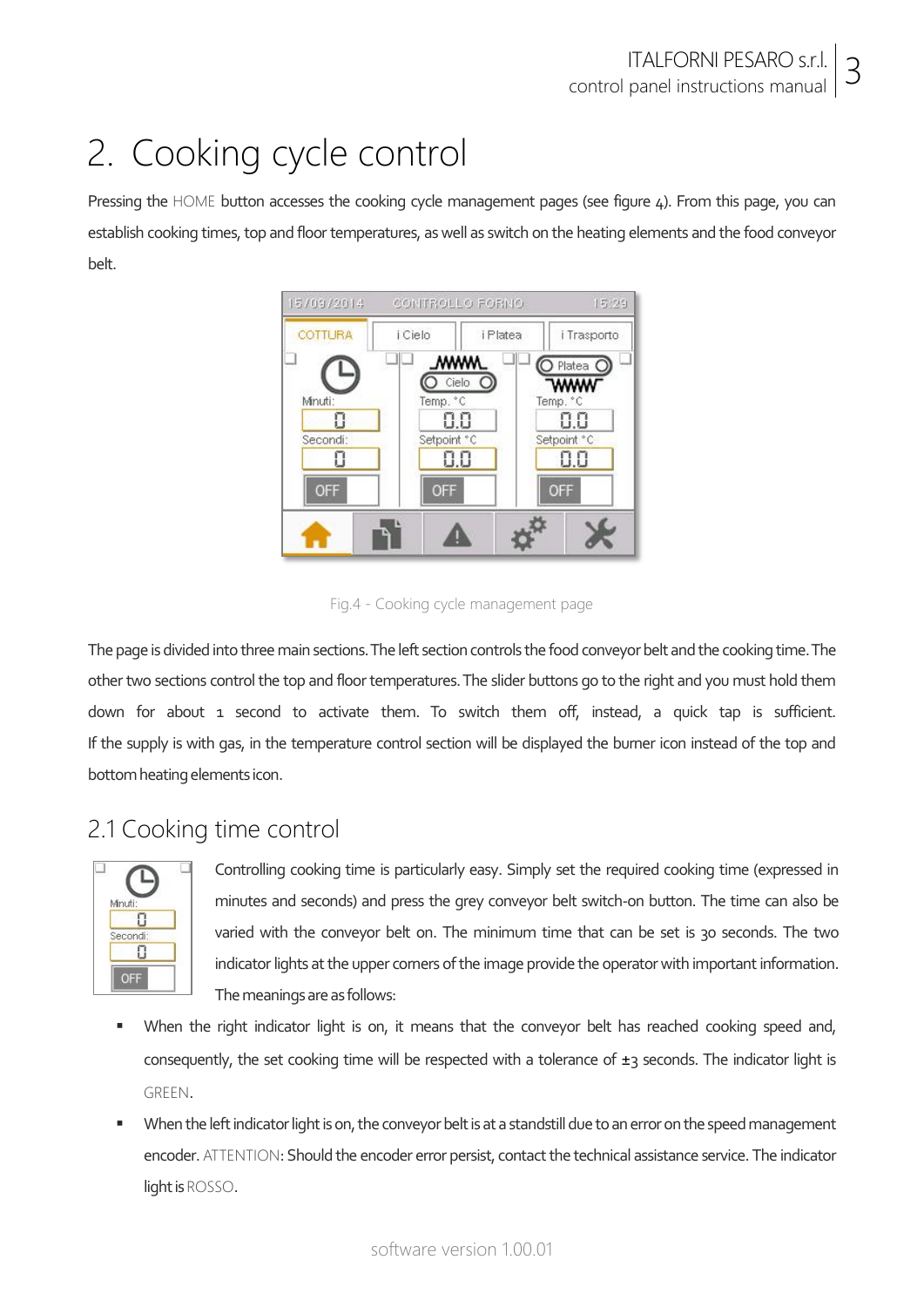control panel instructions manual

N.B. - When the conveyor belt is on, the grey button changes colour and turns orange. To switch them on, you must hold down the button for at least 1 second. To switch them off, a quick tap is sufficient.

#### 2.2 Top temperature control

| ммм         |  |
|-------------|--|
| Cielo       |  |
| Temp<br>°C  |  |
|             |  |
| Setpoint °C |  |
|             |  |
|             |  |

4

Controlling the top temperature is particularly easy. Simply set the desired temperature in the SETPOINT field and press the grey software pyrometer activation button. The numerical field above the setpoint is the actual top temperature detected by the thermocouple. The two indicator lights at the upper corners of the image provide the operator with important information. The meanings are as follows:

- When the right indicator light is on, it means that the top temperature is consistent with the set setpoint. The indicator light is GREEN.
- When the left indicator light is on, the temperature control has an error (in this case, the heating elements are switched off). The indicator light is ROSSO.

#### 2.3 Floor temperature control



Controlling the floor temperature is particularly easy. Simply set the desired temperature in the SETPOINT field and press the grey software pyrometer activation button. The numerical field above the setpoint is the actual floor temperature detected by the thermocouple. The two indicator lights at the upper corners of the image provide the operator with important information. The meanings are as follows:

- When the right indicator light is on, it means that the floor temperature is consistent with the set setpoint. The indicator light is GREEN.
- When the left indicator light is on, the temperature control has an error (in this case, the heating elements are switched off). The indicator light is ROSSO.

If the supply is with gas, it will be only one temperature control that will work directly on the burner.

#### 2.4 Errors that can be detected by the system

The system is able to detect the following 2 errors during the temperature control cycle:

- **PERROCESS ERROR. This means that the actual temperature has exceeded the alarm temperature set by** the manufacturer. Switch off the oven, wait for it to cool down and restart the cooking cycle. Should the error persist, contact the technical assistance service. The error is marked with a P under the red error indicator light.
- FEFFOT: FEEDBACK ERROR. During the cooking cycle, the software pyrometer makes sure the heating elements are working as they should. Should the system detect an operating inconsistency, the operator is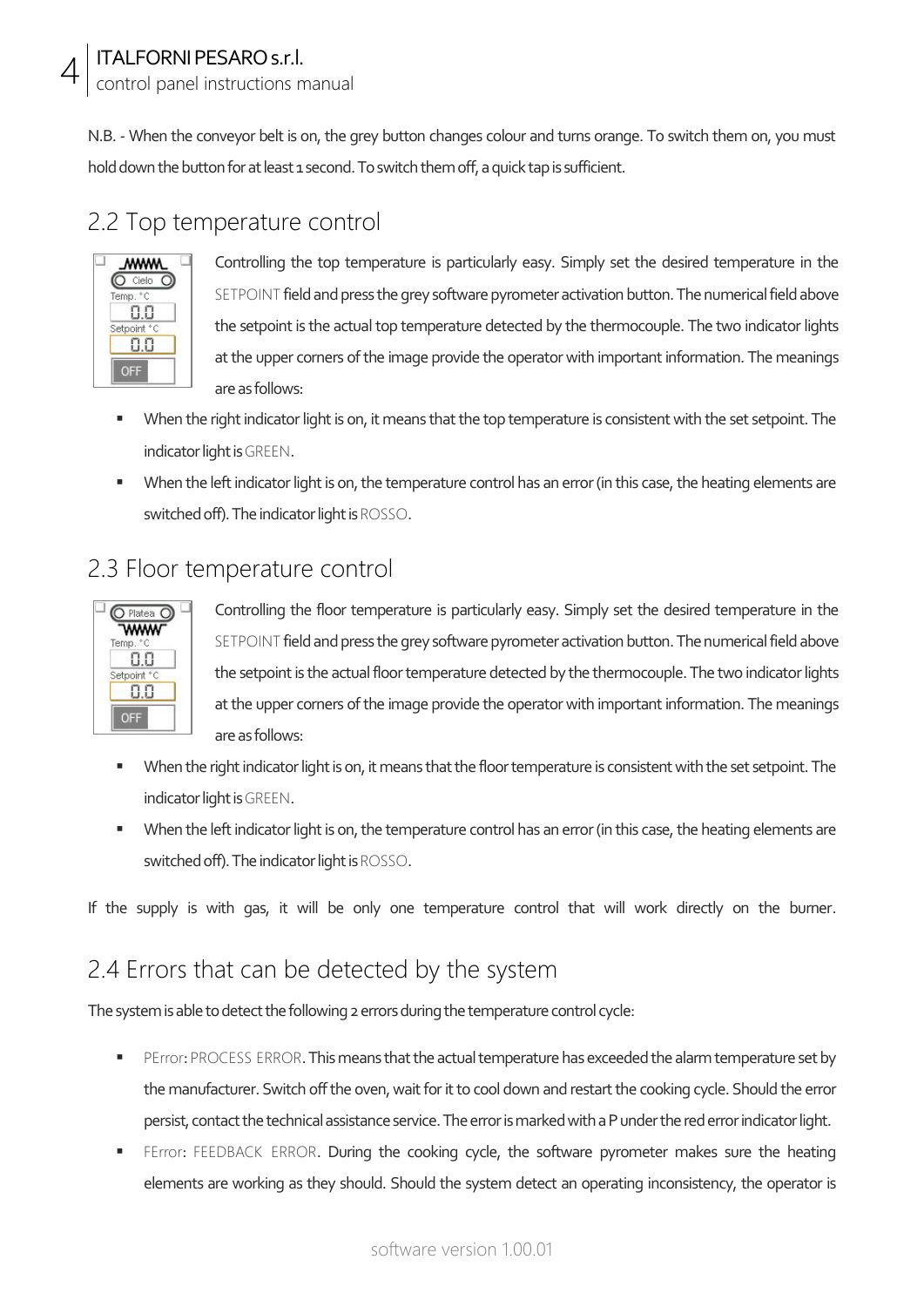immediately alerted. Switch off the oven, wait for it to cool down and restart the cooking cycle. Should the error persist, contact the technical assistance service. The error is marked with an F under the red indicator light.

**THERMOCOUPLE ERROR. If the temperature reading thermocouple is damaged or is not connected properly,** the word ERROR appears instead of the temperature. Switch off the oven, wait for it to cool down and restart the cooking cycle. Should the error persist, contact the technical assistance service.

N.B. - When the software pyrometers are active, the grey buttons change colour and turn orange. To switch them on, you must hold down the button for at least 1 second. To switch them off, a quick tap is sufficient. When the heating elements are powered (heating phase), the coil icon on the display changes colour and turns red.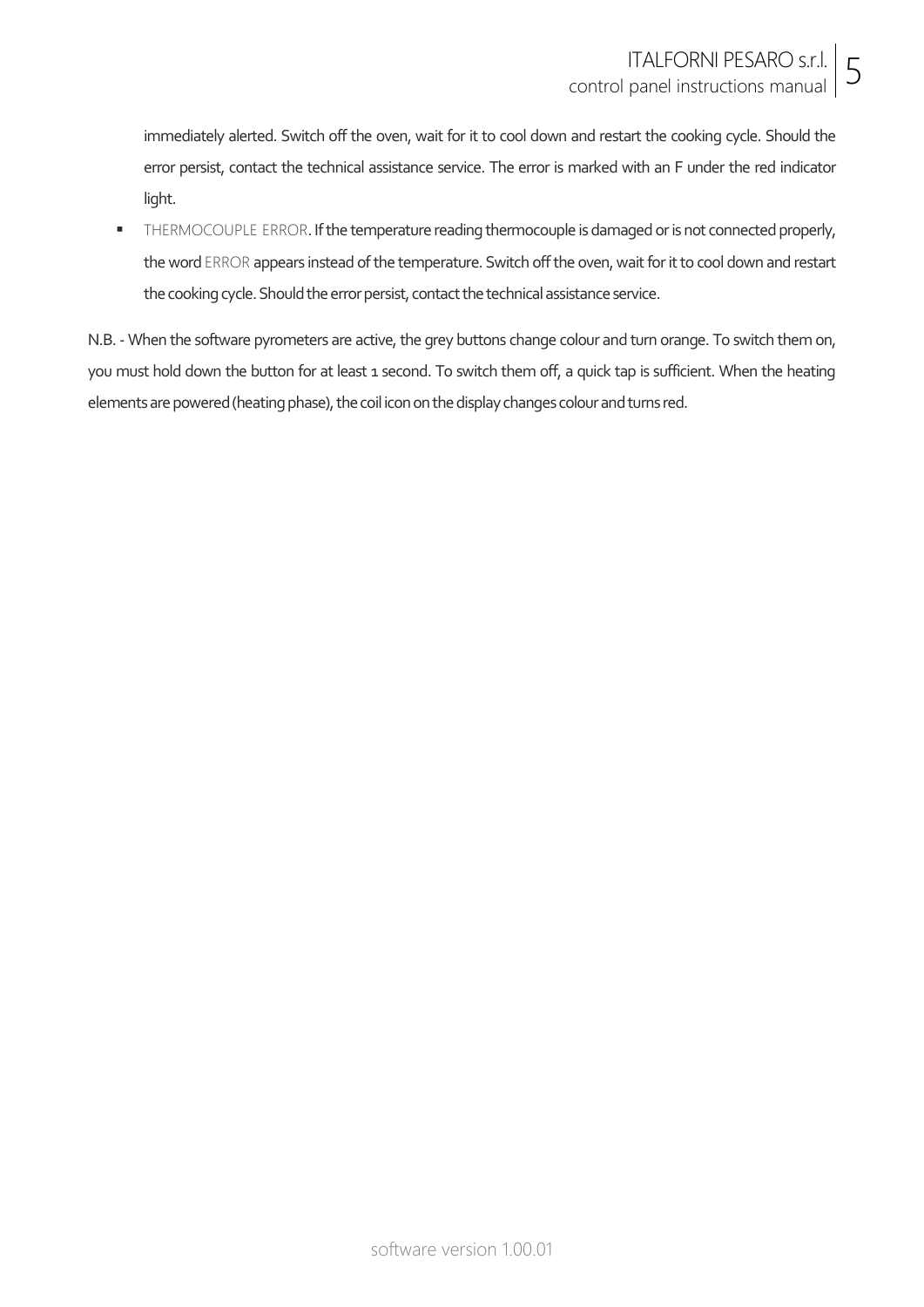6

control panel instructions manual

### 3. System alarms

During normal oven operation, the PLC control constantly checks the efficiency of all the control and command electrical devices. Should there be an anomaly, the display shows an ALARM condition. To know which alarm has gone off, touch the red triangle icon at the centre of the touch-bar.

| 15/09/2014                       | 美しし素容取用 |                                             | 15:37 |
|----------------------------------|---------|---------------------------------------------|-------|
| <b>ATTIVI</b>                    | Storico | Runtime.                                    |       |
|                                  |         | PR_ERR_02: Allarme processo platea (T_ALRM) |       |
| FB ERR 01: Errore feedback cielo |         |                                             |       |
|                                  |         |                                             |       |
|                                  |         |                                             |       |
|                                  |         |                                             |       |
|                                  |         |                                             |       |
|                                  |         |                                             |       |
|                                  | 2!      |                                             |       |
|                                  |         |                                             |       |

Fig.5 - Active alarms page

If an alarm is active, it is shown on the list. To reset an alarm, touch the triangle-shaped icon again. The alarm list is completely deleted and all the active alarms are reset. Should one or more alarms not reset, contact the technical assistance service.

#### 3.1. Alarms log

Touching the Storico (Log) tab accesses the alarm log list, that is, a list of all the alarms recorded since the last time the oven was switched on. This information is useful for technical diagnostics.

#### 3.2. Alarms list

The following is a list of the alarms managed by the system. Every alarm has a specific code to communicate to the technical assistance service should it be necessary.

- Broken-wire error on the top heating element temperature control thermocouple. Press reset to remove the alarm from the display. If the alarm does not reset, contact the technical assistance service.
- BW\_ERR\_02: TCB floor reading error **Broken-wire error on the floor heating element temperature control** thermocouple. Press reset to remove the alarm from the display. If the alarm does not reset, contact the technical assistance service.
- Process error in the top heating element temperature control. The temperature has risen above the alarm temperature set by the manufacturer!SWITCH OFF THE OVEN IMMEDIATELY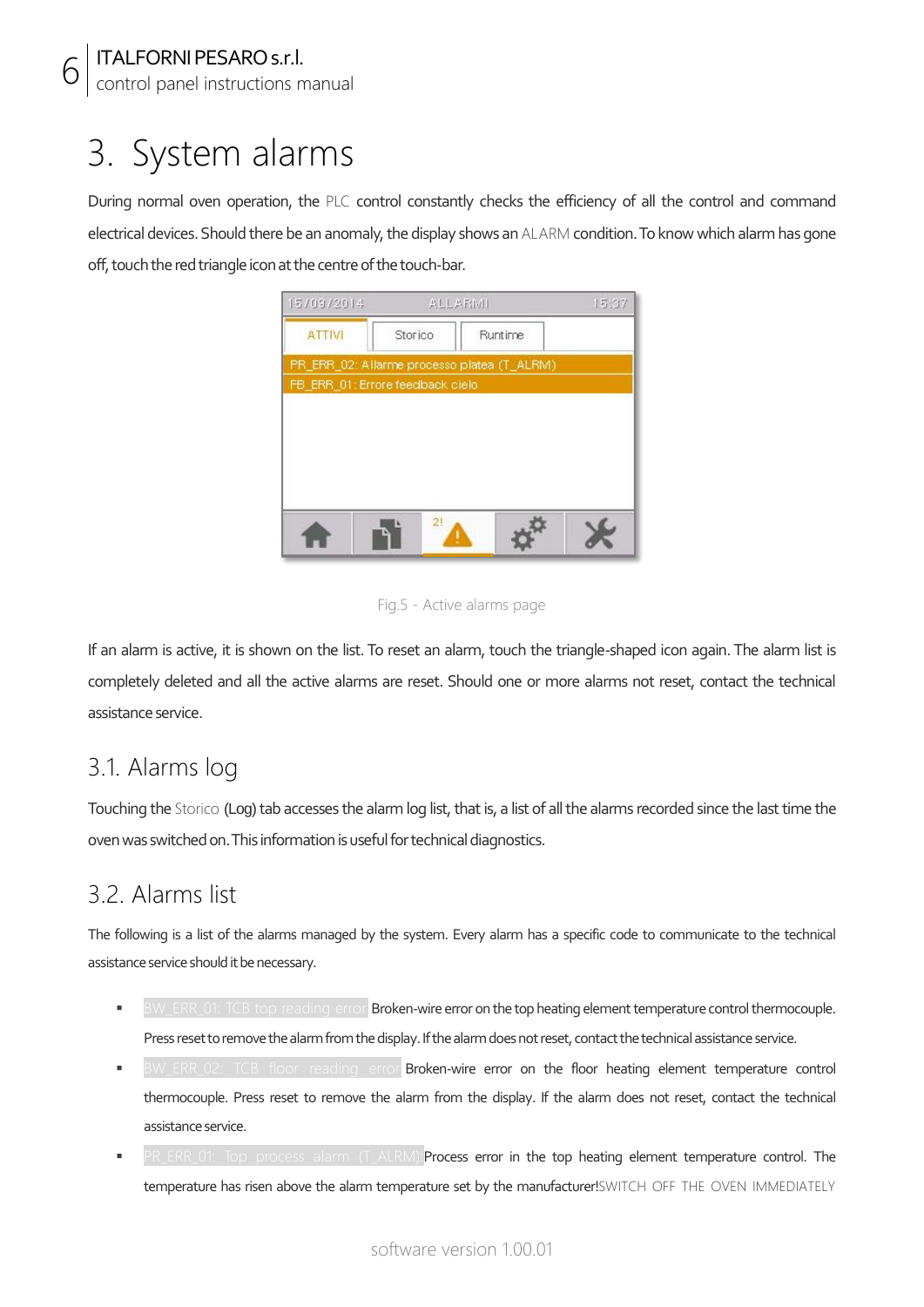AND WAIT FOR IT TO COOL DOWN BEFORE SWITCHING IT BACK ON. Should the alarm recur, contact the technical assistance service.

- FB\_ERR\_01: Top feedback error: Feedback error in the top heating element start-up contactors. In this condition, temperature control is not guaranteed.ATTENTION: the heating elements may stay on even when they should not!SWITCH OFF THE OVEN IMMEDIATELY AND WAIT FOR IT TO COOL DOWN BEFORE SWITCHING IT BACK ON. Should the alarm recur, contact the technical assistance service immediately.
- PR\_ERR\_02: Top process alarm (T\_ALRM): Process error in top heating element temperature control. The temperature has risen above the alarm temperature set by the manufacturer!SWITCH OFF THE OVEN IMMEDIATELY AND WAIT FOR IT TO COOL DOWN BEFORE SWITCHING IT BACK ON. Should the alarm recur, contact the technical assistance service.
- feedback erro. Feedback error in the top heating element start-up contactors. In this condition, temperature control is not guaranteed.ATTENTION: the heating elements may stay on even when they should not!SWITCH OFF THE OVEN IMMEDIATELY AND WAIT FOR IT TO COOL DOWN BEFORE SWITCHING IT BACK ON. Should the alarm recur, contact the technical assistance service immediately.
- **PR\_ERR\_01: Incorrect top T control parameters! Error in top temperature control software pyrometer factory** parameter setting. Should this alarm occur, the software pyrometer parameters must be reset. Contact the technical assistance service immediately.
- ERR\_02: Incorrect floor T control parameters!: Error in floor temperature control software pyrometer factory parameter setting. Should this alarm occur, the software pyrometer parameters must be reset. Contact the technical assistance service immediately.
- encoder signal reading error! Conveyor belt speed measuring encoder signal reading error. Contact the technical assistance service immediately.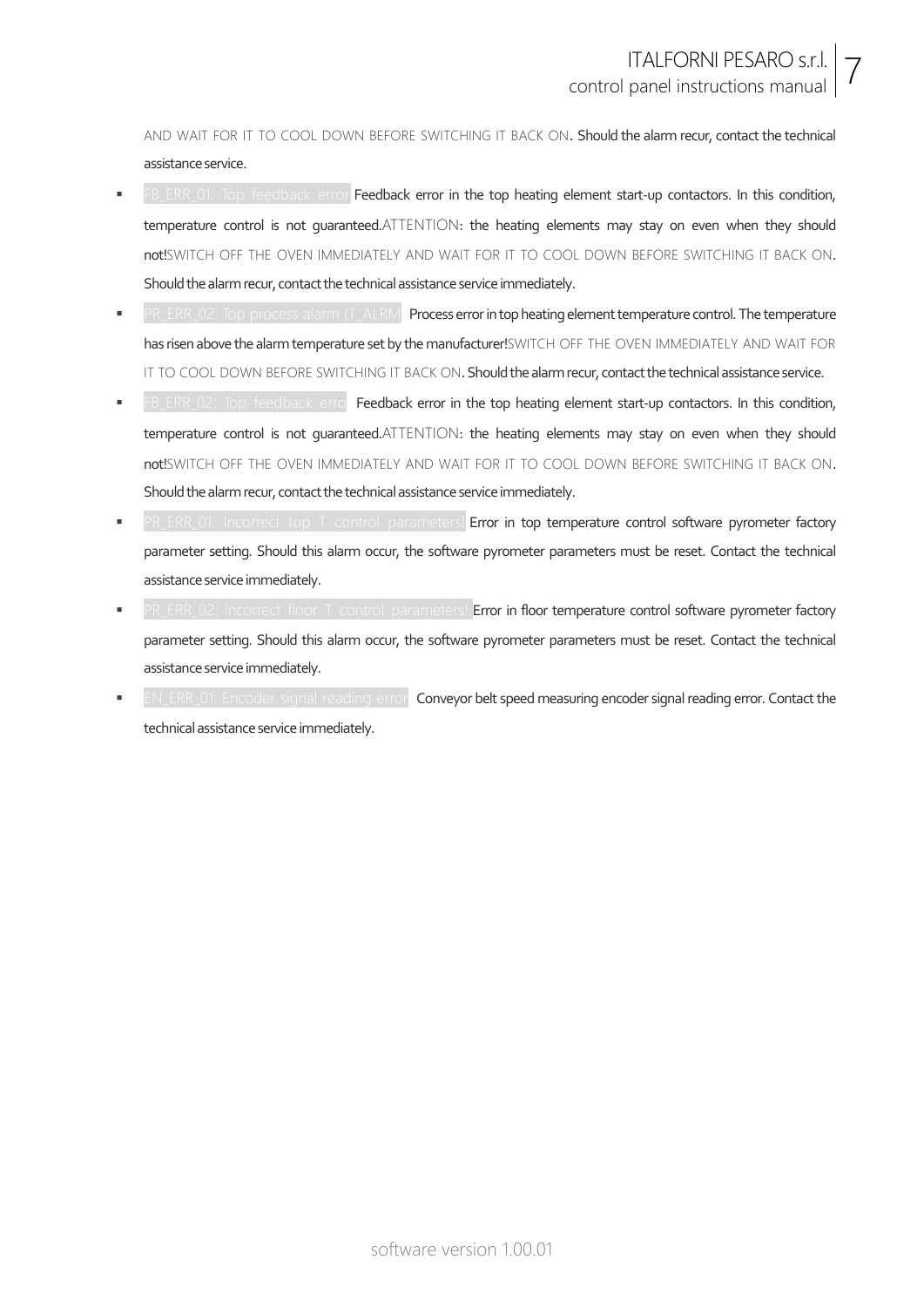8

control panel instructions manual

### 4. Display setup

The oven control display settings can be customised. You can change the system language from Italian (default language) to English. The temperature can also be displayed in degrees Fahrenheit should the oven be destined for Anglo-Saxon markets. To access the setup page, press the SERVICE button on the touch-bar.

|                | 1570972014 PAGINE DI SERVIZIO.          |                  | 15:30 |
|----------------|-----------------------------------------|------------------|-------|
| <b>DISPLAY</b> | Parametri                               | Info             |       |
|                | Selezionare la lingua desiderata        |                  |       |
|                | Italiano                                | N M<br>English   |       |
|                | Scegliere il sistema metrico desiderato |                  |       |
|                | CELSIUS                                 | ۰F<br>Fahrenheit |       |
|                |                                         |                  |       |
|                |                                         |                  |       |

Fig.6 - Display setup page

- To change to English, touch the English button for at least 2 seconds. Once the touch button is released, all the text on the display will be translated into English. To go back to Italian, repeat the same procedure, touching the Italiano button.
- To convert all the temperatures to degrees Fahrenheit, touch the Fahrenheit button for at least 2 seconds. Once the touch button is released, all the temperatures will be shown in degrees Fahrenheit. To go back to degrees Celsius, repeat the same procedure, touching the Celsius button.

#### 4.1 Parameters

Touching the Parametri (Parameters) tab accesses the PLC control setup parameter management page. Only personnel with a username and password are allowed to use this page. Usually, the operations on this page must be done exclusively by technical maintenance personnel.

#### 4.2 Info

Touching the Info tab accesses the information page of the display, containing information regarding the software installed on the oven management PLC control.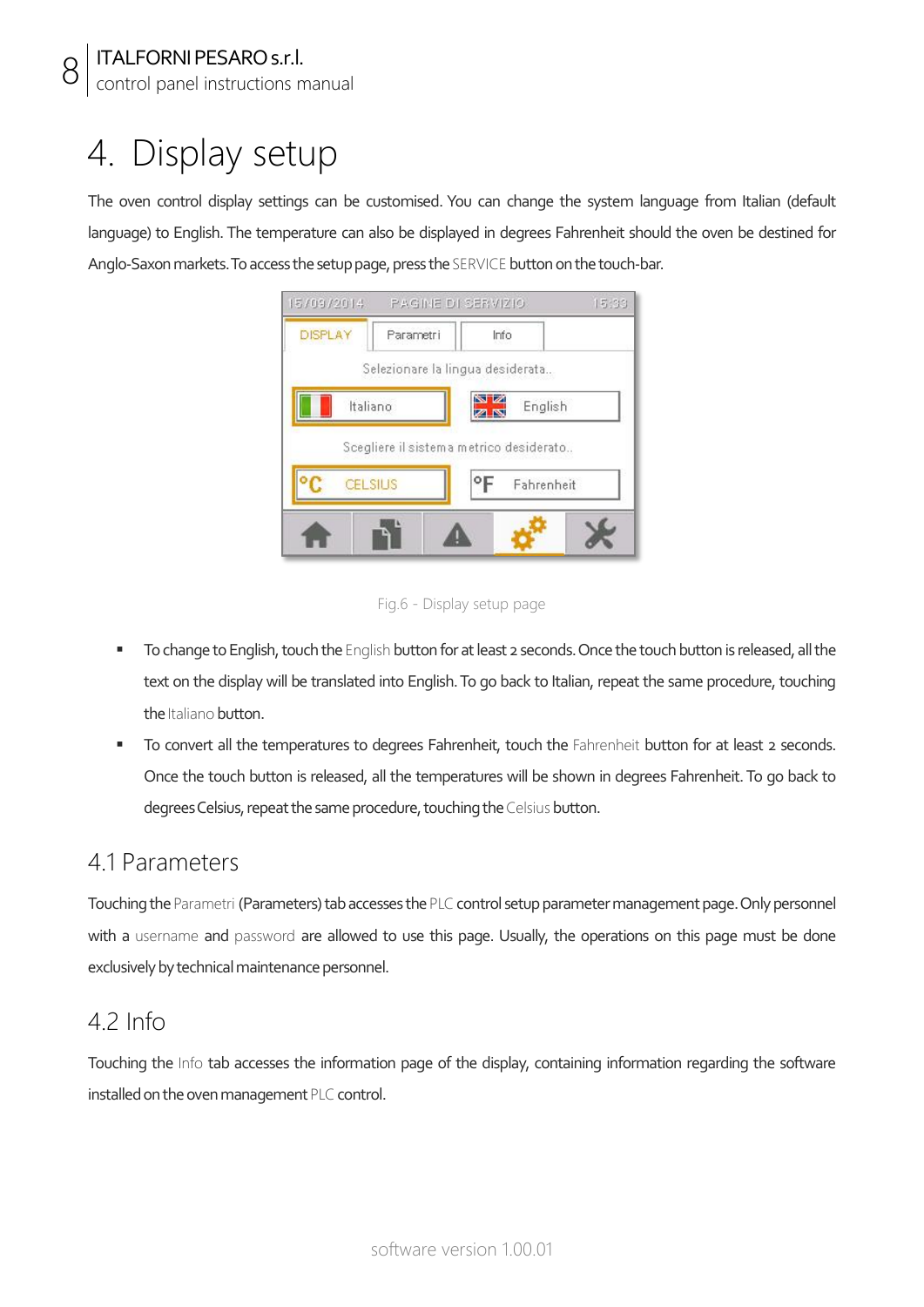## 5. Using the recipes

Pressing the RICETTE (RECIPE) button accesses the recipe management pages. Using the recipes allows the operator to streamline oven setup when moving from cooking one food to another. Every work recipe saves all the oven work data, that is, TEMPO DI COTTURA (COOKING TIME), TEMPERATURADELCIELO (TOPTEMPERATURE) and TEMPERATURADELLAPLATEA (FLOORTEMPERATURE).



Fig.7 - Recipe loading management page

#### 5.1 Loading a recipe

-

Loading a recipe is very easy; just follow the steps below point by point:

- Set the number of the recipe to load. You can set values from 1 to  $25<sup>1</sup>$ .
- Wait for the recipe to load (the square indicator light between the Attiva (Activate) and Salva (Save) buttons turns green).
- **Make sure that the loaded values (tempodicottura cookingtime, temperaturacielo eplatea top** andfloortemperature) are suitable for the product to be cooked. Otherwise, modify them as you wish <sup>2</sup>.
- Press the Attiva (Activate) button to activate the loaded values on the oven.

<sup>1</sup> If you don't remember the number of the recipe to load, press the List tab to browse the recipe archive. To select a recipe from the list, touch its number. This begins loading the selected recipe.

<sup>&</sup>lt;sup>2</sup>If the loaded values are modified, press the Save button to update the recipe archive with the new values.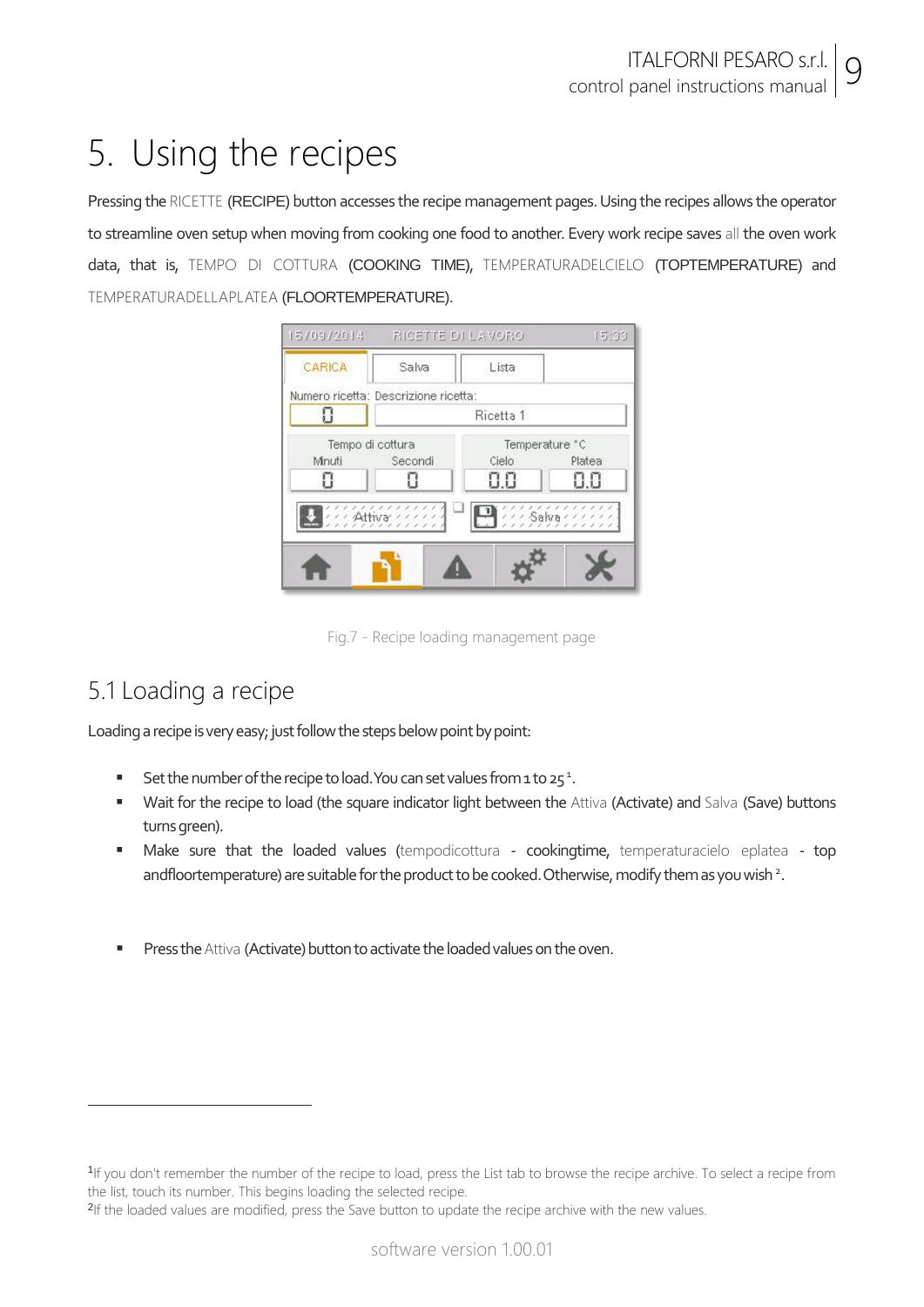control panel instructions manual

#### 5.2 Saving a recipe

-

Saving a recipe is very easy; just follow the steps below point by point:

- Set the number of the recipe to save. You can set values from 1 to 25.
- " Wait for the recipe to load (the square indicator light between the Attiva (Activate) and Salva (Save) buttons turns green).
- **Make sure that the loaded values (tempodicottura cookingtime, temperaturacielo e platea top** andfloortemperature) are suitable for the product to be cooked. Otherwise, modify them as you wish<sup>3</sup>.
- **Enter a description of the recipe to make it easily recognisable in the future (i.e. cheese pizza).**
- **Press Salva (Save) to save the data in the archive.**

|        | 10/10/2014 RICETTE DI LAVORO         |           | 13:22               |  |  |
|--------|--------------------------------------|-----------|---------------------|--|--|
| Carica | <b>SALVA</b>                         | Lista     |                     |  |  |
|        | Numero ricetta: Descrizione ricetta: |           |                     |  |  |
| O      |                                      | Ricetta 1 |                     |  |  |
|        | Tempo di cottura                     |           | Temperature °C      |  |  |
| Mnuti  | Secondi                              | Cielo     | Platea              |  |  |
| П      |                                      | 0.0       |                     |  |  |
|        | $S$ mapshoot                         | $\Box$    | $111$ Salva $11111$ |  |  |
|        |                                      |           |                     |  |  |
|        |                                      |           |                     |  |  |
|        |                                      |           |                     |  |  |

Fig.8 - Recipe saving management page

<sup>&</sup>lt;sup>3</sup>Pressing the "Snapshoot" button automatically updates the recipe parameters to the work parameters. This keeps from having to fill them out manually, saving time!